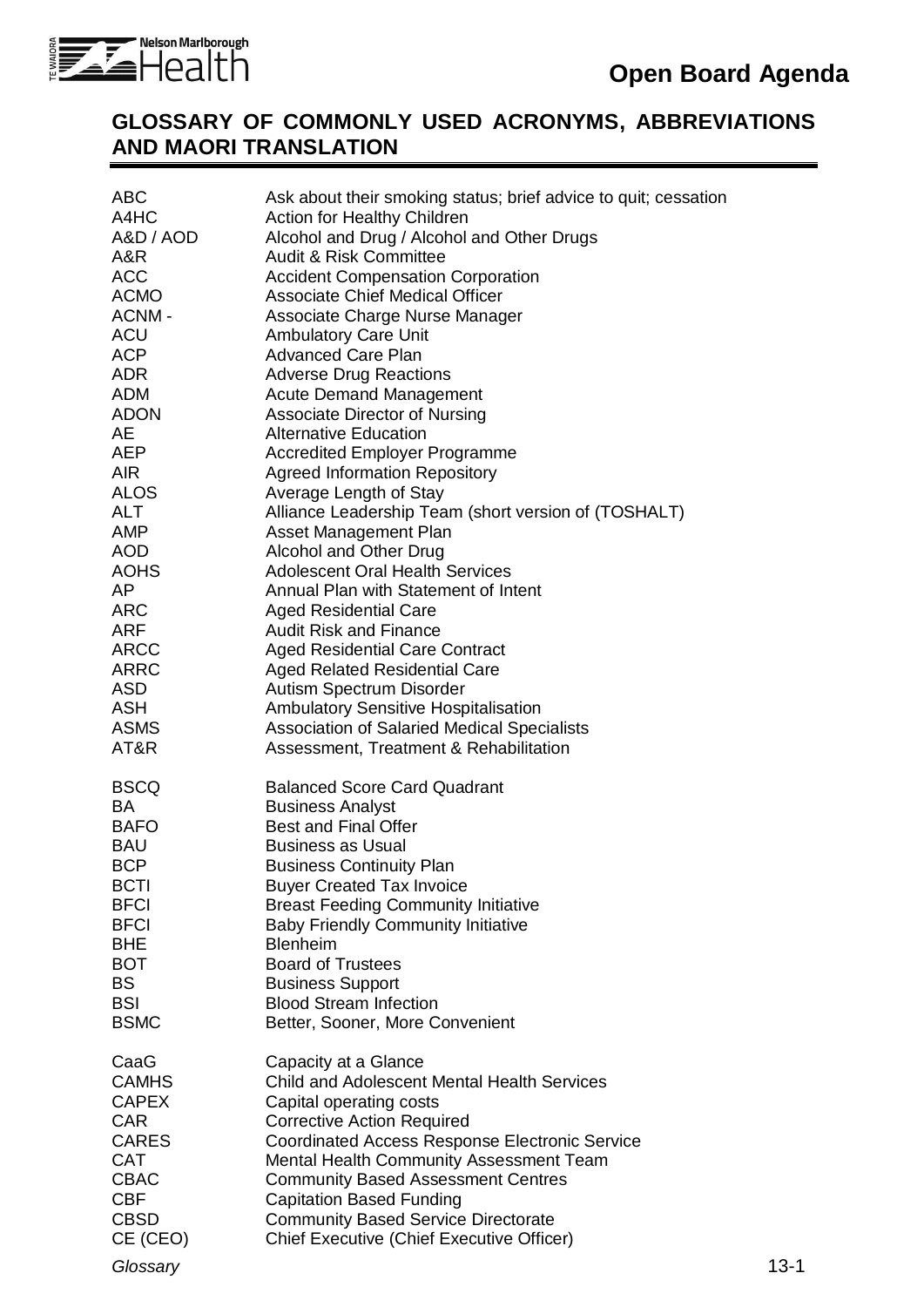

| <b>CEA</b>    | <b>Collective Employee Agreement</b>                      |          |
|---------------|-----------------------------------------------------------|----------|
| <b>CDHB</b>   | <b>Canterbury District Health Board</b>                   |          |
| <b>CCDHB</b>  | Capital & Coast District Health Board (also called C & C) |          |
| <b>CCDM</b>   | Care Capacity Demand Management                           |          |
| <b>CCDP</b>   | Care Capacity Demand Planning                             |          |
| <b>CCF</b>    | <b>Chronic Conditions Framework</b>                       |          |
| <b>CCT</b>    |                                                           |          |
|               | <b>Continuing Care Team</b>                               |          |
| CCU           | <b>Coronary Care Unit</b>                                 |          |
| CD            | <b>Clinical Director</b>                                  |          |
| <b>CDEM</b>   | Civil Defence Emergency Management                        |          |
| <b>CDHB</b>   | <b>Canterbury District Health Board</b>                   |          |
| <b>CDM</b>    | <b>Chronic Disease Management</b>                         |          |
| <b>CEG</b>    | Coordinating Executive Group (for emergency management)   |          |
| CeTas         | <b>Central Technical Advisory Support</b>                 |          |
| <b>CFA</b>    | Crown Funding Agreement or Crown Funding Agency           |          |
| <b>CFO</b>    | <b>Chief Financial Officer</b>                            |          |
| <b>CGC</b>    | <b>Clinical Governance Committee</b>                      |          |
| <b>CHFA</b>   | Crown Health Financing Agency                             |          |
| <b>CHS</b>    | <b>Community Health Services</b>                          |          |
| <b>CIMS</b>   | Coordinated Incident Management System                    |          |
| <b>CIO</b>    | <b>Chief Information Officer</b>                          |          |
|               |                                                           |          |
| <b>CLAB</b>   | <b>Central Line Associated Bacteraemia</b>                |          |
| <b>CLAG</b>   | <b>Clinical Laboratory Advisory Group</b>                 |          |
| <b>CME</b>    | <b>Continuing Medical Education</b>                       |          |
| <b>CMI</b>    | <b>Chronic Medical Illness</b>                            |          |
| <b>CMO</b>    | <b>Chief Medical Officer</b>                              |          |
| <b>CMS</b>    | <b>Contract Management System</b>                         |          |
| <b>CNM</b>    | <b>Charge Nurse Manager</b>                               |          |
| <b>CNS</b>    | <b>Charge Nurse Specialist</b>                            |          |
| <b>COAG</b>   | <b>Clinical Operations Advisory Group</b>                 |          |
| Concerto      | IT system which provides clinician's interface to systems |          |
| <b>COHS</b>   | <b>Community Oral Health Service</b>                      |          |
| COO           | <b>Chief Operating Officer</b>                            |          |
| <b>COPD</b>   | <b>Chronic Obstructive Pulmonary Disease</b>              |          |
| <b>COPMI</b>  | <b>Children of Parents with Mental Illness</b>            |          |
| <b>CPHAC</b>  | <b>Community and Public Health Advisory Committee</b>     |          |
| <b>CPIP</b>   |                                                           |          |
|               | <b>Community Pharmacy Intervention Project</b>            |          |
| <b>CPNE</b>   | <b>Continuing Practice Nurse Education</b>                |          |
| <b>CP</b>     | <b>Chief Pharmacist</b>                                   |          |
| <b>CPO</b>    | <b>Controlled Purchase Operations</b>                     |          |
| <b>CPSOG</b>  | <b>Community Pharmacy Services Operational Group</b>      |          |
| <b>CPU</b>    | <b>Critical Purchase Units</b>                            |          |
| CR.           | <b>Computed Radiology</b>                                 |          |
| <b>CRG</b>    | Christchurch Radiology Group                              |          |
| <b>CRISP</b>  | Central Region Information Systems Plan                   |          |
| <b>CSR</b>    | <b>Contract Status Report</b>                             |          |
| <b>CSSD</b>   | <b>Central Sterile Supply Department</b>                  |          |
| <b>CSSD</b>   | <b>Clinical Services Support Directorate</b>              |          |
| <b>CT</b>     | Computerised Tomography                                   |          |
| <b>CTA</b>    | <b>Clinical Training Agency</b>                           |          |
| <b>CTC</b>    | <b>Contributions to Cost</b>                              |          |
|               |                                                           |          |
| <b>CTC</b>    | Computerised Tomography Colonography                      |          |
| <b>CTANAG</b> | <b>Clinical Training Agency Nursing Advisory Group</b>    |          |
| <b>CTU</b>    | <b>Combined Trade Unions</b>                              |          |
| <b>CVD</b>    | Cardiovascular Disease                                    |          |
| <b>CVDRA</b>  | Cardiovascular/Diabetes Risk Assessment                   |          |
| <b>CWD</b>    | Case Weighted Discharge                                   |          |
| <b>CYF</b>    | Child, Youth and Family                                   |          |
| Glossary      |                                                           | $13 - 2$ |
|               |                                                           |          |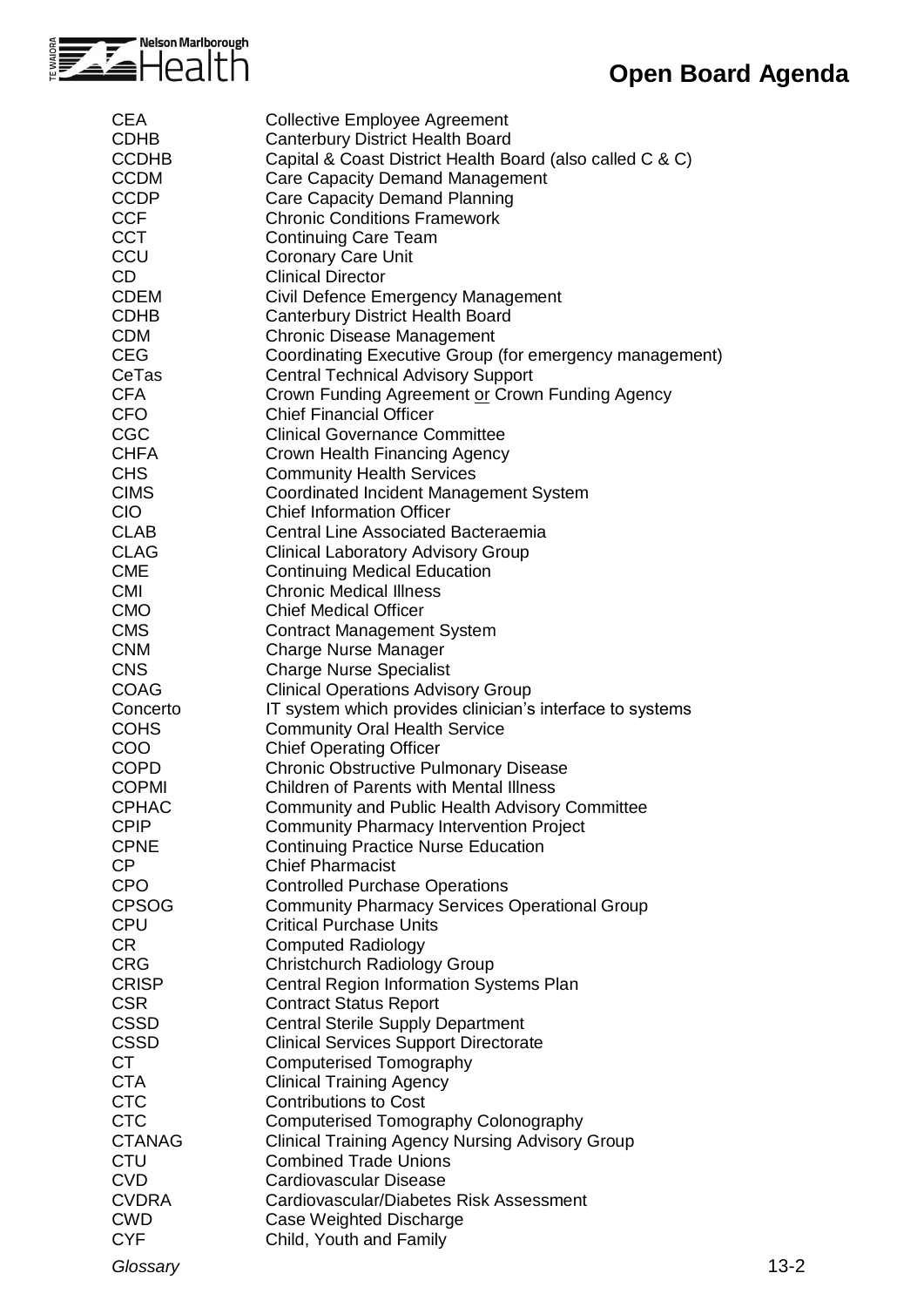

| <b>CYFS</b>                                                                                                                                                                                                                                                                                              | Child, Youth and Family Service                                                                                                                                                                                                                                                                                                                                                                                                                                                                                                                                                                                                                                                                                                                                                                                                                                                            |          |
|----------------------------------------------------------------------------------------------------------------------------------------------------------------------------------------------------------------------------------------------------------------------------------------------------------|--------------------------------------------------------------------------------------------------------------------------------------------------------------------------------------------------------------------------------------------------------------------------------------------------------------------------------------------------------------------------------------------------------------------------------------------------------------------------------------------------------------------------------------------------------------------------------------------------------------------------------------------------------------------------------------------------------------------------------------------------------------------------------------------------------------------------------------------------------------------------------------------|----------|
| DA<br><b>DAH</b><br><b>DAP</b><br><b>DAR</b><br><b>DBI</b><br><b>DBT</b><br><b>DHB</b><br><b>DHBRF</b><br><b>DIFS</b><br><b>DiSAC</b><br><b>DGH</b><br><b>DMH</b><br><b>DNA</b><br><b>DONM</b><br>DR.<br><b>DR</b><br><b>DRG</b><br><b>DSA</b><br><b>DSP</b><br><b>DSS</b><br>DT<br><b>DWCSP</b>         | <b>Dental Assistant</b><br>Director of Allied Health<br><b>District Annual Plan</b><br><b>Diabetes Annual Review</b><br>Diagnostic Breast Imaging<br><b>Dialectical Behaviour Training</b><br><b>District Health Board</b><br>District Health Boards Research Fund<br><b>District Immunisation Facilitation Services</b><br><b>Disability Support Advisory Committee</b><br>Director General of Health<br>Director of Maori Health<br>Did Not Attend<br>Director of Nursing and Midwifery<br><b>Disaster Recovery</b><br><b>Digital Radiology</b><br><b>Diagnostic Related Group</b><br><b>Detailed Seismic Assessment</b><br><b>District Strategic Plan</b><br><b>Disability Support Services</b><br><b>Dental Therapist</b><br><b>District Wide Clinical Services Plan</b>                                                                                                               |          |
| EAP<br><b>EBID</b><br><b>EBITDA</b><br><b>ECP</b><br><b>ECWD</b><br>ED<br><b>EDA</b><br><b>EDaaG</b><br>EFI<br><b>ELT</b><br><b>EMPG</b><br><b>ENS</b><br><b>ENT</b><br><b>EOI</b><br><b>EPA</b><br>EQP<br><b>ERMS</b><br><b>ESA</b><br><b>ESOL</b><br><b>ESPI</b><br><b>ESR</b><br>ESU<br><b>EVIDEM</b> | Employee Assistance Programme<br>Earnings Before Interest & Depreciation<br>Earnings Before Interest, Tax Depreciation and Amortisation<br><b>Emergency Contraceptive Pill</b><br>Equivalent Case Weighted Discharge<br><b>Emergency Department</b><br><b>Economic Development Agency</b><br>ED at a Glance<br><b>Energy For Industry</b><br><b>Executive Leadership Team</b><br><b>Emergency Management Planning Group</b><br><b>Ear Nurse Specialist</b><br>Ears, Nose and Throat<br><b>Expression of Interest</b><br><b>Enduring Power of Attorney</b><br>Earthquake Prone Building Policy<br>ereferral Management System<br><b>Electronic Special Authority</b><br><b>English Speakers of Other Languages</b><br><b>Elective Services Patient Flow Indicators</b><br>Environmental Science & Research<br><b>Enrolled Service Unit</b><br>Evidence and Value: Impact on Decision Making |          |
| <b>FCT</b><br>FF&E<br><b>FFP</b><br><b>FFT</b><br><b>FMIS</b><br><b>FOMHT</b><br><b>FOUND</b><br><b>FPSC</b><br>Glossary                                                                                                                                                                                 | <b>Faster Cancer Treatment</b><br>Furniture, Fixtures and Equipment<br><b>Flexible Funding Pool</b><br><b>Future Funding Track</b><br><b>Financial Management Information System</b><br>Friends of Motueka Hospital Trust<br>Found Directory is an up-to-date listing of community groups and<br>organisations in Nelson/Tasman<br><b>Finance Procurement and Supply Chain</b>                                                                                                                                                                                                                                                                                                                                                                                                                                                                                                             | $13 - 3$ |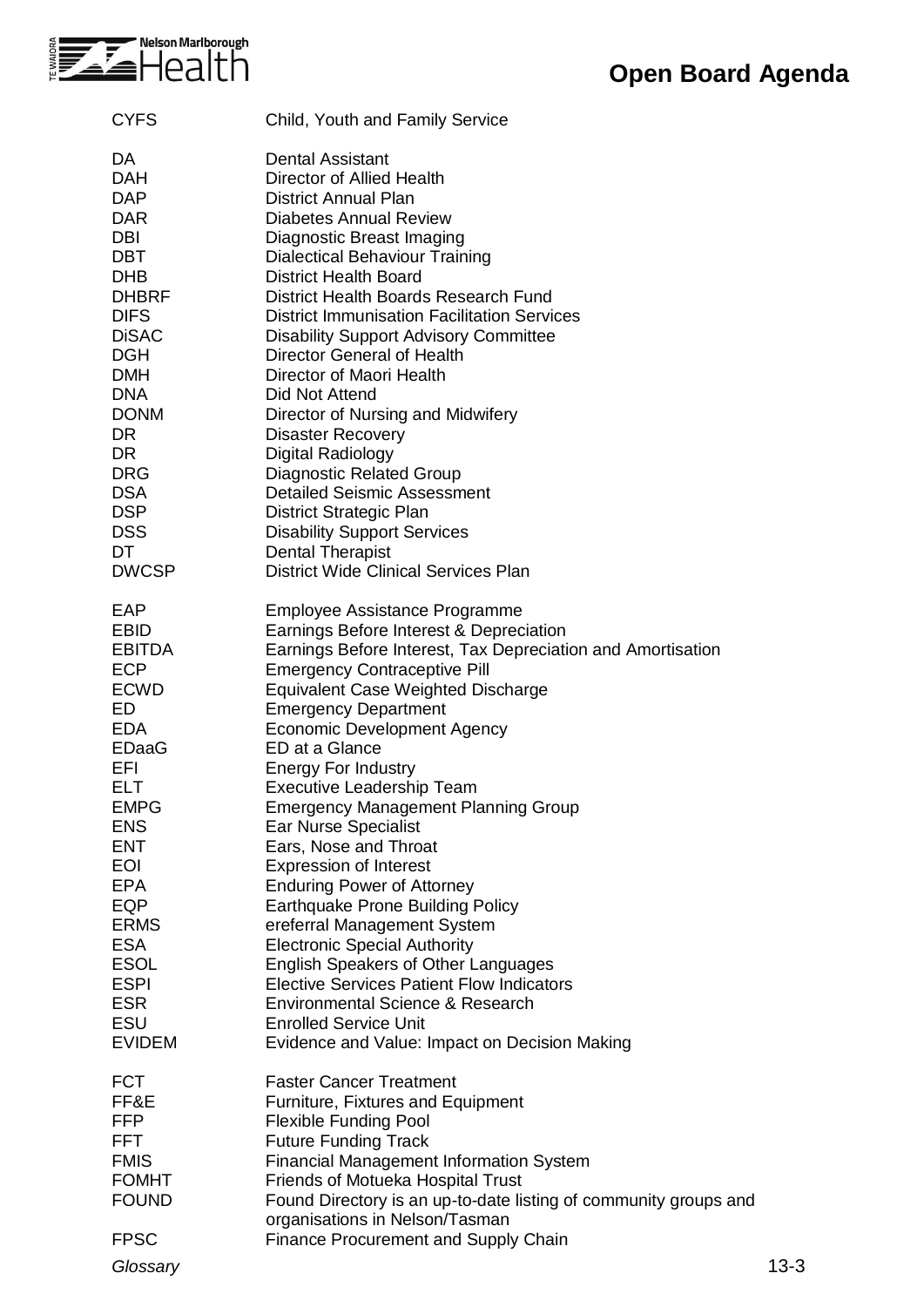

| <b>FRC</b>                                                                                                                                                                                                        | <b>Fee Review Committee</b>                                                                                                                                                                                                                                                                                                                                                                                                                                                                                                                                                                                                                                                                                      |
|-------------------------------------------------------------------------------------------------------------------------------------------------------------------------------------------------------------------|------------------------------------------------------------------------------------------------------------------------------------------------------------------------------------------------------------------------------------------------------------------------------------------------------------------------------------------------------------------------------------------------------------------------------------------------------------------------------------------------------------------------------------------------------------------------------------------------------------------------------------------------------------------------------------------------------------------|
| <b>FSA</b>                                                                                                                                                                                                        | <b>First Specialist Assessment</b>                                                                                                                                                                                                                                                                                                                                                                                                                                                                                                                                                                                                                                                                               |
| <b>FST</b>                                                                                                                                                                                                        | <b>Financially Sustainable Threshold</b>                                                                                                                                                                                                                                                                                                                                                                                                                                                                                                                                                                                                                                                                         |
| <b>FTE</b>                                                                                                                                                                                                        | <b>Full Time Equivalent</b>                                                                                                                                                                                                                                                                                                                                                                                                                                                                                                                                                                                                                                                                                      |
| <b>FVIP</b>                                                                                                                                                                                                       | Family Violence Intervention Programme                                                                                                                                                                                                                                                                                                                                                                                                                                                                                                                                                                                                                                                                           |
| <b>GM</b>                                                                                                                                                                                                         | <b>General Manager</b>                                                                                                                                                                                                                                                                                                                                                                                                                                                                                                                                                                                                                                                                                           |
| <b>GMS</b>                                                                                                                                                                                                        | <b>General Medical Subsidy</b>                                                                                                                                                                                                                                                                                                                                                                                                                                                                                                                                                                                                                                                                                   |
| <b>GP</b>                                                                                                                                                                                                         | <b>General Practitioner</b>                                                                                                                                                                                                                                                                                                                                                                                                                                                                                                                                                                                                                                                                                      |
| GRx                                                                                                                                                                                                               | <b>Green Prescription</b>                                                                                                                                                                                                                                                                                                                                                                                                                                                                                                                                                                                                                                                                                        |
| hA<br><b>HAC</b><br>H&DC / HDC<br>H&S<br><b>HBI</b><br><b>HBSS</b><br>HBT<br><b>HCS</b><br><b>HCSS</b><br><b>HDSP</b><br><b>HDU</b><br><b>HEA</b><br><b>HEAL</b><br>He Kawenata<br><b>HEeADSSS</b><br><b>HEHA</b> | healthAlliance<br><b>Hospital Advisory Committee</b><br><b>Health and Disability Commissioner</b><br>Health & Safety<br>Hospital Benchmarking Information<br><b>Home Based Support Services</b><br><b>Home Based Treatment</b><br><b>Health Connect South</b><br>Home and Community Support Services<br>Health & Disability Services Plan Programme<br><b>High Dependency Unit</b><br><b>Health Education Assessments</b><br><b>Healthy Eating Active Lifestyles</b><br>Covenant, agreement, treaty, testament (PM Ryan Maori Dictionary pg 104)<br>Psychosocial tool – Home, Education, eating, Activities, Drugs and Alcohol,<br>Sexuality, Suicidality (mood), Safety<br><b>Healthy Eating Healthy Action</b> |
| <b>HEP</b>                                                                                                                                                                                                        | <b>Hospital Emergency Plan</b>                                                                                                                                                                                                                                                                                                                                                                                                                                                                                                                                                                                                                                                                                   |
| <b>HESDJ</b>                                                                                                                                                                                                      | Ministries of Health, Education, Social Development, Justice                                                                                                                                                                                                                                                                                                                                                                                                                                                                                                                                                                                                                                                     |
| <b>HFA</b>                                                                                                                                                                                                        | <b>Health Funding Authority</b>                                                                                                                                                                                                                                                                                                                                                                                                                                                                                                                                                                                                                                                                                  |
| <b>HHS</b>                                                                                                                                                                                                        | <b>Hospital and Health Services</b>                                                                                                                                                                                                                                                                                                                                                                                                                                                                                                                                                                                                                                                                              |
| <b>HIA</b>                                                                                                                                                                                                        | <b>Health Impact Assessment</b>                                                                                                                                                                                                                                                                                                                                                                                                                                                                                                                                                                                                                                                                                  |
| HM                                                                                                                                                                                                                | <b>Household Management</b>                                                                                                                                                                                                                                                                                                                                                                                                                                                                                                                                                                                                                                                                                      |
| <b>HMS</b>                                                                                                                                                                                                        | <b>Health Management System</b>                                                                                                                                                                                                                                                                                                                                                                                                                                                                                                                                                                                                                                                                                  |
| HNA                                                                                                                                                                                                               | Health Needs Assessment                                                                                                                                                                                                                                                                                                                                                                                                                                                                                                                                                                                                                                                                                          |
| <b>HOD</b>                                                                                                                                                                                                        | <b>Head of Department</b>                                                                                                                                                                                                                                                                                                                                                                                                                                                                                                                                                                                                                                                                                        |
| <b>HOP</b>                                                                                                                                                                                                        | <b>Health of Older People</b>                                                                                                                                                                                                                                                                                                                                                                                                                                                                                                                                                                                                                                                                                    |
| HP.                                                                                                                                                                                                               | <b>Health Promotion</b>                                                                                                                                                                                                                                                                                                                                                                                                                                                                                                                                                                                                                                                                                          |
| HPI                                                                                                                                                                                                               | <b>Health Practitioner Index</b>                                                                                                                                                                                                                                                                                                                                                                                                                                                                                                                                                                                                                                                                                 |
| <b>HPV</b>                                                                                                                                                                                                        | Human Papilloma Virus                                                                                                                                                                                                                                                                                                                                                                                                                                                                                                                                                                                                                                                                                            |
| HR                                                                                                                                                                                                                | <b>Human Resources</b>                                                                                                                                                                                                                                                                                                                                                                                                                                                                                                                                                                                                                                                                                           |
| HR & OD                                                                                                                                                                                                           | Human Resources and Organisational Development                                                                                                                                                                                                                                                                                                                                                                                                                                                                                                                                                                                                                                                                   |
| <b>HSP</b>                                                                                                                                                                                                        | <b>Health Services Plan</b>                                                                                                                                                                                                                                                                                                                                                                                                                                                                                                                                                                                                                                                                                      |
| <b>HQSC</b>                                                                                                                                                                                                       | <b>Health Quality &amp; Safety Commission</b>                                                                                                                                                                                                                                                                                                                                                                                                                                                                                                                                                                                                                                                                    |
| laaS                                                                                                                                                                                                              | Infrastructure as a Service                                                                                                                                                                                                                                                                                                                                                                                                                                                                                                                                                                                                                                                                                      |
| <b>IANZ</b>                                                                                                                                                                                                       | International Accreditation New Zealand                                                                                                                                                                                                                                                                                                                                                                                                                                                                                                                                                                                                                                                                          |
| <b>IBA</b>                                                                                                                                                                                                        | Information Builders of Australia                                                                                                                                                                                                                                                                                                                                                                                                                                                                                                                                                                                                                                                                                |
| <b>IBC</b>                                                                                                                                                                                                        | <b>Indicative Business Case</b>                                                                                                                                                                                                                                                                                                                                                                                                                                                                                                                                                                                                                                                                                  |
| ICU                                                                                                                                                                                                               | <b>Intensive Care Unit</b>                                                                                                                                                                                                                                                                                                                                                                                                                                                                                                                                                                                                                                                                                       |
| <b>IDF</b>                                                                                                                                                                                                        | <b>Inter District Flow</b>                                                                                                                                                                                                                                                                                                                                                                                                                                                                                                                                                                                                                                                                                       |
| <b>IDSS</b>                                                                                                                                                                                                       | <b>Intellectual Disability Support Services</b>                                                                                                                                                                                                                                                                                                                                                                                                                                                                                                                                                                                                                                                                  |
| <b>IFRS</b>                                                                                                                                                                                                       | <b>International Financial Reporting Standards</b>                                                                                                                                                                                                                                                                                                                                                                                                                                                                                                                                                                                                                                                               |
| <b>IHB</b>                                                                                                                                                                                                        | Iwi Health Board                                                                                                                                                                                                                                                                                                                                                                                                                                                                                                                                                                                                                                                                                                 |
| ILM                                                                                                                                                                                                               | <b>Investment Logic Mapping</b>                                                                                                                                                                                                                                                                                                                                                                                                                                                                                                                                                                                                                                                                                  |
| IM                                                                                                                                                                                                                | <b>Information Management</b>                                                                                                                                                                                                                                                                                                                                                                                                                                                                                                                                                                                                                                                                                    |
| <b>InterRAI</b>                                                                                                                                                                                                   | Inter Residential Assessment Instrument                                                                                                                                                                                                                                                                                                                                                                                                                                                                                                                                                                                                                                                                          |
| Glossary                                                                                                                                                                                                          | $13 - 4$                                                                                                                                                                                                                                                                                                                                                                                                                                                                                                                                                                                                                                                                                                         |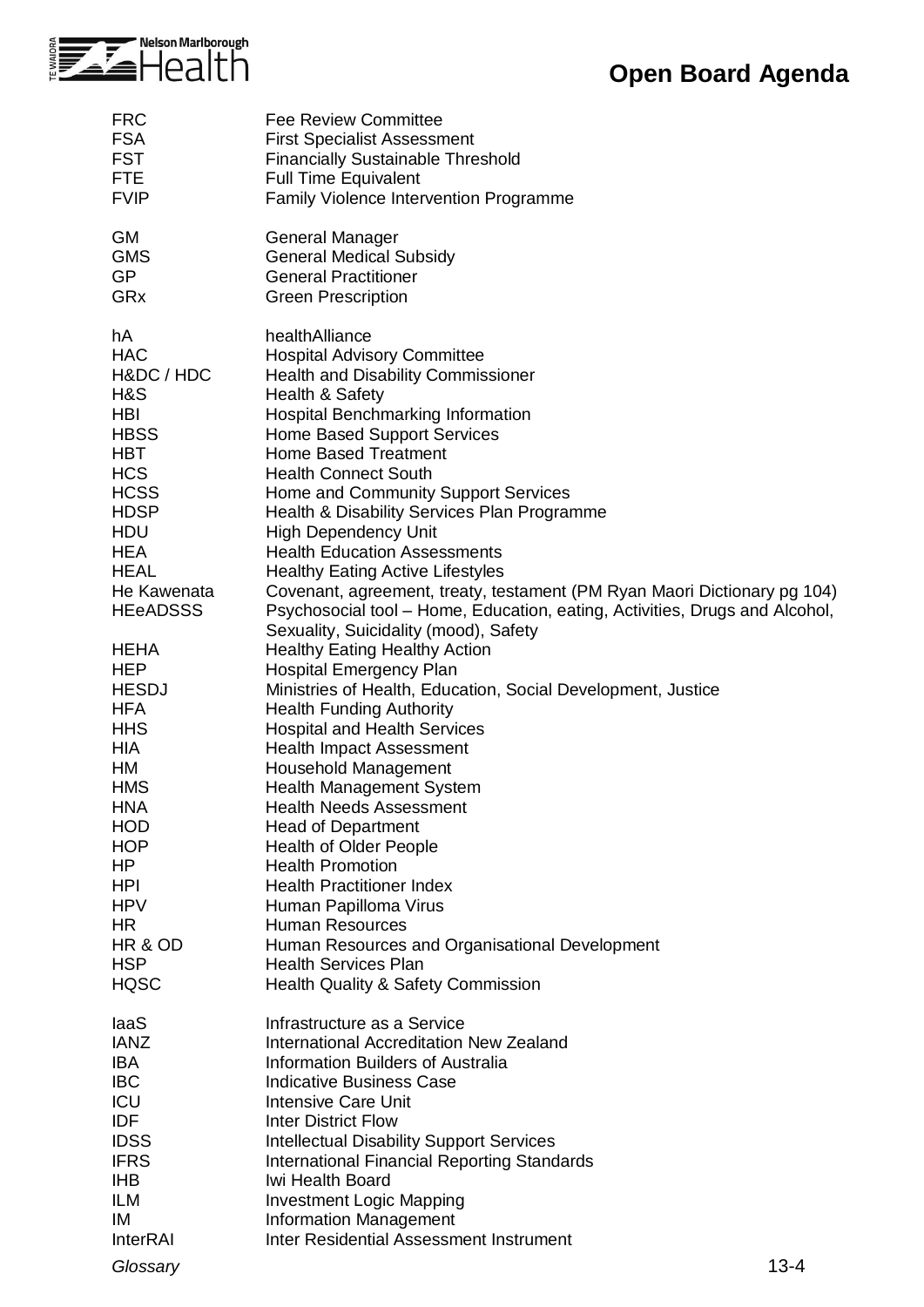

| <b>IoD</b>                                                                                                                                                                                                                                                                                                 | Institute of Directors New Zealand                                                                                                                                                                                                                                                                                                                                                                                                                                                                                                                                                                                                                                                                                                                                                                                                                                                                                                                                                                                                                                                                     |
|------------------------------------------------------------------------------------------------------------------------------------------------------------------------------------------------------------------------------------------------------------------------------------------------------------|--------------------------------------------------------------------------------------------------------------------------------------------------------------------------------------------------------------------------------------------------------------------------------------------------------------------------------------------------------------------------------------------------------------------------------------------------------------------------------------------------------------------------------------------------------------------------------------------------------------------------------------------------------------------------------------------------------------------------------------------------------------------------------------------------------------------------------------------------------------------------------------------------------------------------------------------------------------------------------------------------------------------------------------------------------------------------------------------------------|
| <b>IPAC</b>                                                                                                                                                                                                                                                                                                | <b>Independent Practitioner Association Council</b>                                                                                                                                                                                                                                                                                                                                                                                                                                                                                                                                                                                                                                                                                                                                                                                                                                                                                                                                                                                                                                                    |
| <b>IPC</b>                                                                                                                                                                                                                                                                                                 | <b>Intensive Patient Care</b>                                                                                                                                                                                                                                                                                                                                                                                                                                                                                                                                                                                                                                                                                                                                                                                                                                                                                                                                                                                                                                                                          |
| <b>IPC Units</b>                                                                                                                                                                                                                                                                                           | Intensive Psychiatric Care Units                                                                                                                                                                                                                                                                                                                                                                                                                                                                                                                                                                                                                                                                                                                                                                                                                                                                                                                                                                                                                                                                       |
| <b>IPG</b>                                                                                                                                                                                                                                                                                                 | Immunisation Partnership Group                                                                                                                                                                                                                                                                                                                                                                                                                                                                                                                                                                                                                                                                                                                                                                                                                                                                                                                                                                                                                                                                         |
| <b>IPS</b>                                                                                                                                                                                                                                                                                                 | Individual Placement Support                                                                                                                                                                                                                                                                                                                                                                                                                                                                                                                                                                                                                                                                                                                                                                                                                                                                                                                                                                                                                                                                           |
| <b>IPSAS</b>                                                                                                                                                                                                                                                                                               | <b>International Public Sector Accounting Standards</b>                                                                                                                                                                                                                                                                                                                                                                                                                                                                                                                                                                                                                                                                                                                                                                                                                                                                                                                                                                                                                                                |
| <b>IPU</b>                                                                                                                                                                                                                                                                                                 | <b>In-Patient Unit</b>                                                                                                                                                                                                                                                                                                                                                                                                                                                                                                                                                                                                                                                                                                                                                                                                                                                                                                                                                                                                                                                                                 |
| IS.                                                                                                                                                                                                                                                                                                        | <b>Information Systems</b>                                                                                                                                                                                                                                                                                                                                                                                                                                                                                                                                                                                                                                                                                                                                                                                                                                                                                                                                                                                                                                                                             |
| <b>ISSP</b>                                                                                                                                                                                                                                                                                                | Information Services Strategic Plan                                                                                                                                                                                                                                                                                                                                                                                                                                                                                                                                                                                                                                                                                                                                                                                                                                                                                                                                                                                                                                                                    |
| IT                                                                                                                                                                                                                                                                                                         | Information Technology                                                                                                                                                                                                                                                                                                                                                                                                                                                                                                                                                                                                                                                                                                                                                                                                                                                                                                                                                                                                                                                                                 |
| <b>JAMHWSAP</b>                                                                                                                                                                                                                                                                                            | Joint Action Maori Health & Wellness Strategic Action Plan                                                                                                                                                                                                                                                                                                                                                                                                                                                                                                                                                                                                                                                                                                                                                                                                                                                                                                                                                                                                                                             |
| <b>JOG</b>                                                                                                                                                                                                                                                                                                 | Joint Oversight Group                                                                                                                                                                                                                                                                                                                                                                                                                                                                                                                                                                                                                                                                                                                                                                                                                                                                                                                                                                                                                                                                                  |
| <b>KIM</b>                                                                                                                                                                                                                                                                                                 | Knowledge and Information Management                                                                                                                                                                                                                                                                                                                                                                                                                                                                                                                                                                                                                                                                                                                                                                                                                                                                                                                                                                                                                                                                   |
| Kotahitanga                                                                                                                                                                                                                                                                                                | Unity, accord, coalition, solidarity (PM Ryan Maori Dictionary pg 127)                                                                                                                                                                                                                                                                                                                                                                                                                                                                                                                                                                                                                                                                                                                                                                                                                                                                                                                                                                                                                                 |
| KPI                                                                                                                                                                                                                                                                                                        | Key Performance Indicator                                                                                                                                                                                                                                                                                                                                                                                                                                                                                                                                                                                                                                                                                                                                                                                                                                                                                                                                                                                                                                                                              |
| <b>KHW</b>                                                                                                                                                                                                                                                                                                 | Kimi Hauora Wairau (Marlborough PHO)                                                                                                                                                                                                                                                                                                                                                                                                                                                                                                                                                                                                                                                                                                                                                                                                                                                                                                                                                                                                                                                                   |
| LA                                                                                                                                                                                                                                                                                                         | <b>Local Authority</b>                                                                                                                                                                                                                                                                                                                                                                                                                                                                                                                                                                                                                                                                                                                                                                                                                                                                                                                                                                                                                                                                                 |
| <b>LCN</b>                                                                                                                                                                                                                                                                                                 | <b>Local Cancer Network</b>                                                                                                                                                                                                                                                                                                                                                                                                                                                                                                                                                                                                                                                                                                                                                                                                                                                                                                                                                                                                                                                                            |
| <b>LIS</b>                                                                                                                                                                                                                                                                                                 | <b>Laboratory Information Systems</b>                                                                                                                                                                                                                                                                                                                                                                                                                                                                                                                                                                                                                                                                                                                                                                                                                                                                                                                                                                                                                                                                  |
| <b>LMC</b>                                                                                                                                                                                                                                                                                                 | <b>Lead Maternity Carer</b>                                                                                                                                                                                                                                                                                                                                                                                                                                                                                                                                                                                                                                                                                                                                                                                                                                                                                                                                                                                                                                                                            |
| <b>LOS</b>                                                                                                                                                                                                                                                                                                 | Length of Stay                                                                                                                                                                                                                                                                                                                                                                                                                                                                                                                                                                                                                                                                                                                                                                                                                                                                                                                                                                                                                                                                                         |
| <b>LSCS</b>                                                                                                                                                                                                                                                                                                | Lower Segment Caesarean Section                                                                                                                                                                                                                                                                                                                                                                                                                                                                                                                                                                                                                                                                                                                                                                                                                                                                                                                                                                                                                                                                        |
| <b>LTC</b>                                                                                                                                                                                                                                                                                                 | Long Term Care                                                                                                                                                                                                                                                                                                                                                                                                                                                                                                                                                                                                                                                                                                                                                                                                                                                                                                                                                                                                                                                                                         |
| LTI                                                                                                                                                                                                                                                                                                        | Lost Time Injury                                                                                                                                                                                                                                                                                                                                                                                                                                                                                                                                                                                                                                                                                                                                                                                                                                                                                                                                                                                                                                                                                       |
| <b>LTIP</b>                                                                                                                                                                                                                                                                                                | Long Term Investment Plan                                                                                                                                                                                                                                                                                                                                                                                                                                                                                                                                                                                                                                                                                                                                                                                                                                                                                                                                                                                                                                                                              |
| <b>LTCCP</b>                                                                                                                                                                                                                                                                                               | Long Term Council Community Plan                                                                                                                                                                                                                                                                                                                                                                                                                                                                                                                                                                                                                                                                                                                                                                                                                                                                                                                                                                                                                                                                       |
| <b>LTO</b>                                                                                                                                                                                                                                                                                                 | Licence to Occupy                                                                                                                                                                                                                                                                                                                                                                                                                                                                                                                                                                                                                                                                                                                                                                                                                                                                                                                                                                                                                                                                                      |
| LTS-CHC                                                                                                                                                                                                                                                                                                    | Long Term Supports - Chronic Health Condition                                                                                                                                                                                                                                                                                                                                                                                                                                                                                                                                                                                                                                                                                                                                                                                                                                                                                                                                                                                                                                                          |
| <b>LTSFSG</b>                                                                                                                                                                                                                                                                                              | Long Term Service Framework Steering Group                                                                                                                                                                                                                                                                                                                                                                                                                                                                                                                                                                                                                                                                                                                                                                                                                                                                                                                                                                                                                                                             |
| Manaakitanga<br>Manawhenua<br>МA<br>MAC(H)<br><b>MAPA</b><br><b>MCT</b><br><b>MDC</b><br><b>MDM</b><br><b>MDM</b><br><b>MDO</b><br><b>MDS</b><br><b>MDT</b><br><b>MECA</b><br><b>MEND</b><br>MH&A<br><b>MHAU</b><br><b>MHC</b><br><b>MHD</b><br><b>MHDSF</b><br><b>MHFS</b><br><b>MHINC</b><br><b>MHSD</b> | Goodwill, show respect, or kindness to ((PM Ryan Maori Dictionary pg 172)<br>Power, prestige, authority over land (HW Williams Maori Dictionary pg 172)<br>Manawhenua O Te Tau Ihu O Te Waka A Maui – Referring to the eight iwi who hold tribal<br>authority over the top of the South Island (no reference)<br><b>Medical Advisor</b><br>Medicines Advisory Group (Hospital)<br>Management of Actual and Potential Aggression<br><b>Mobile Community Team</b><br>Marlborough District Council<br><b>Multidisciplinary Meetings</b><br>Multiple Device Management<br>Maori Development Organisation<br><b>Maori Development Service</b><br>Multi Disciplinary Team<br>Multi Employer Collective Agreement<br>Mind, Exercise, Nutrition, Do It<br><b>Mental Health &amp; Addiction Service</b><br><b>Mental Health Admission Unit</b><br><b>Mental Health Commissioner</b><br>Maori Health Directorate<br>Maori Health and Disability Strategy Framework<br><b>Maori Health Foundation Strategy</b><br><b>Mental Health Information Network Collection</b><br><b>Mental Health Service Directorate</b> |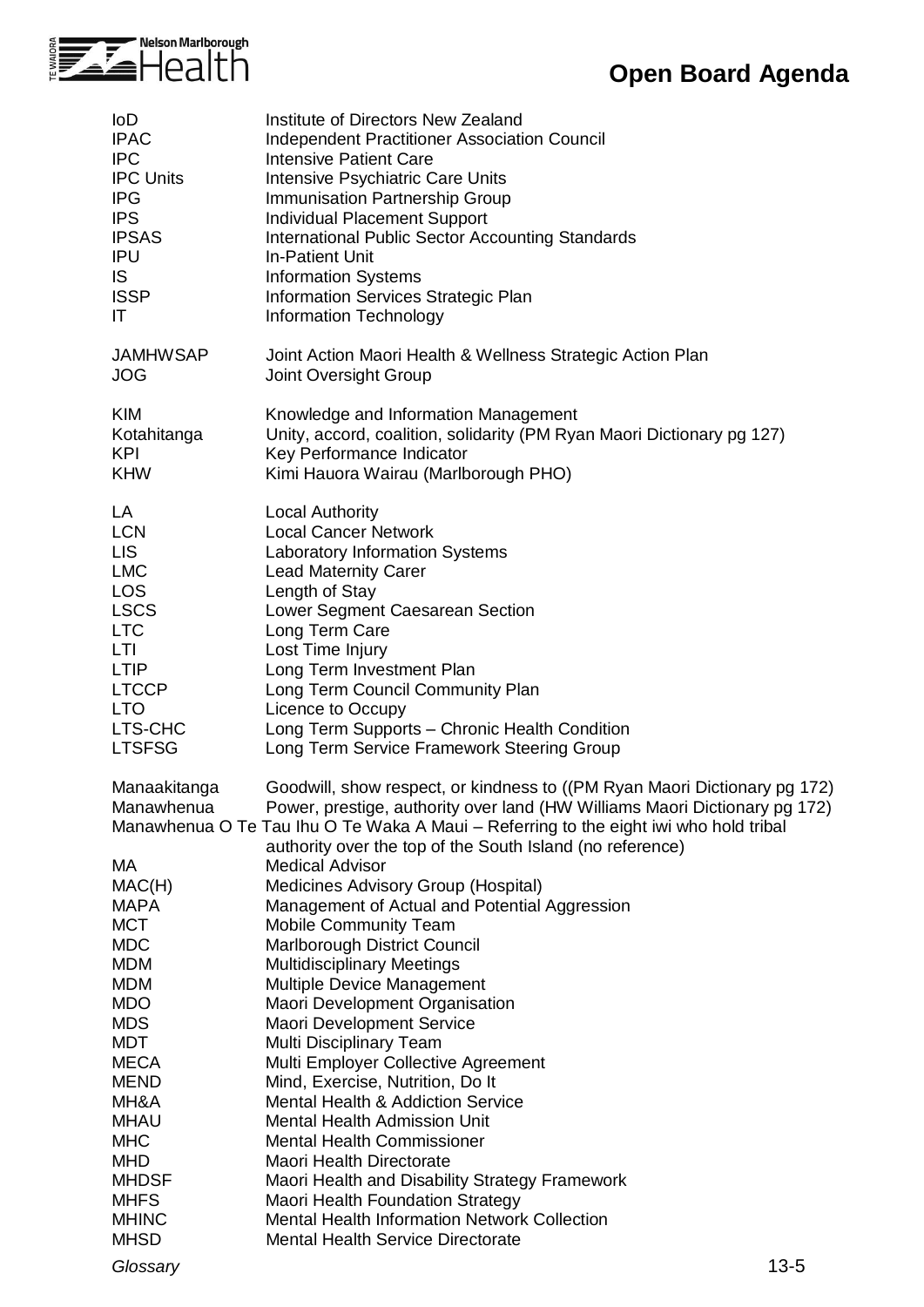

| MI<br>Minor Injury<br><b>MIC</b><br><b>Medical Injury Centre</b><br><b>MMG</b><br><b>Medicines Management Group</b><br><b>MOC</b><br><b>Models of Care</b><br><b>MOE</b><br>Ministry of Education<br><b>MOH</b><br>Ministry of Health<br><b>Medical Officer of Health</b><br><b>MOH</b><br><b>MOA</b><br>Memorandum of Agreement<br><b>MOSS</b><br><b>Medical Officer Special Scale</b><br>Memorandum of Understanding<br><b>MOU</b><br><b>MOW</b><br><b>Meals on Wheels</b><br><b>MPDS</b><br>Maori Provider Development Scheme<br>MQ&S<br>Maternity Quality & Safety Programme<br><b>MRI</b><br>Magnetic Resonance Imaging<br>Methicillin Resistant Staphylococcus Aureus<br><b>MRSA</b><br><b>MRT</b><br>Medical Radiation Technologist (or Technician)<br><b>MSD</b><br>Ministry of Social Development<br>MTI<br>Minor Treatment Injury<br><b>NMH</b><br>Nelson Marlborough Health (NMDHB)<br><b>NP</b><br><b>Nurse Practitioner</b><br><b>NPA</b><br><b>Nutrition and Physical Activity</b><br>NRAHDD<br>Nelson Region After Hours & Duty Doctor Limited<br>Nelson Radiology Ltd (Private Provider)<br><b>NRL</b><br><b>NRT</b><br>Nicotine Replacement Therapy<br><b>NHBIT</b><br>National Health Board IT<br><b>Needs Assessment Service Coordination</b><br><b>NASC</b><br><b>NBPH</b><br><b>Nelson Bays Primary Health</b><br><b>NCC</b><br><b>National Capital Committee</b><br><b>NCC</b><br><b>Nelson City Council</b><br><b>NCSP</b><br><b>National Cervical Screening Programme</b><br><b>NESP</b><br><b>Nurse Entry to Specialist Practice</b><br><b>NETP</b><br><b>Nurse Entry to Practice</b><br><b>NGO</b><br>Non Government Organisation<br><b>National Health Coordination Centre</b><br><b>NHCC</b><br>National Health Index<br><b>NHI</b><br><b>NIR</b><br><b>National Immunisation Register</b><br><b>NM</b><br>Nelson Marlborough<br><b>NMDHB</b><br>Nelson Marlborough District Health Board<br><b>NMDS</b><br><b>National Minimum Dataset</b><br>Nelson Marlborough Health<br><b>NMH</b><br><b>NMIT</b><br>Nelson Marlborough Institute of Technology<br><b>NN</b><br>Nelson<br><b>NOF</b><br>Neck of Femur<br><b>NOS</b><br><b>National Oracle Solution</b><br><b>NP</b><br><b>Nurse Practitioner</b><br><b>NPA</b><br>Nutrition and Physical Activity (Programme)<br><b>NPV</b><br><b>Net Present Value</b><br><b>NRAHDD</b><br>Nelson Regional After Hours and Duty Doctor Ltd<br>National Radiology Service Improvement Initiative<br><b>NRSII</b><br><b>National Screening Unit</b><br><b>NSU</b><br><b>NTOS</b><br><b>National Terms of Settlement</b><br><b>NZHIS</b><br><b>NZ Health Information Services</b><br><b>NZISM</b><br>New Zealand Information Security Manual<br><b>NZMA</b><br><b>New Zealand Medical Association</b><br><b>NZNO</b><br><b>NZ Nurses Organisation</b><br>NZPH&D Act<br>NZ Public Health and Disability Act 2000 | <b>MHWSF</b> | Maori Health and Wellness Strategic Framework |
|-------------------------------------------------------------------------------------------------------------------------------------------------------------------------------------------------------------------------------------------------------------------------------------------------------------------------------------------------------------------------------------------------------------------------------------------------------------------------------------------------------------------------------------------------------------------------------------------------------------------------------------------------------------------------------------------------------------------------------------------------------------------------------------------------------------------------------------------------------------------------------------------------------------------------------------------------------------------------------------------------------------------------------------------------------------------------------------------------------------------------------------------------------------------------------------------------------------------------------------------------------------------------------------------------------------------------------------------------------------------------------------------------------------------------------------------------------------------------------------------------------------------------------------------------------------------------------------------------------------------------------------------------------------------------------------------------------------------------------------------------------------------------------------------------------------------------------------------------------------------------------------------------------------------------------------------------------------------------------------------------------------------------------------------------------------------------------------------------------------------------------------------------------------------------------------------------------------------------------------------------------------------------------------------------------------------------------------------------------------------------------------------------------------------------------------------------------------------------------------------------------------------------------------------------------------------------------------------------------------------------------------------------------------------------------------------------------------------------------------------------------------------------------------------------------------------------------------------------------------------------------|--------------|-----------------------------------------------|
|                                                                                                                                                                                                                                                                                                                                                                                                                                                                                                                                                                                                                                                                                                                                                                                                                                                                                                                                                                                                                                                                                                                                                                                                                                                                                                                                                                                                                                                                                                                                                                                                                                                                                                                                                                                                                                                                                                                                                                                                                                                                                                                                                                                                                                                                                                                                                                                                                                                                                                                                                                                                                                                                                                                                                                                                                                                                               |              |                                               |
|                                                                                                                                                                                                                                                                                                                                                                                                                                                                                                                                                                                                                                                                                                                                                                                                                                                                                                                                                                                                                                                                                                                                                                                                                                                                                                                                                                                                                                                                                                                                                                                                                                                                                                                                                                                                                                                                                                                                                                                                                                                                                                                                                                                                                                                                                                                                                                                                                                                                                                                                                                                                                                                                                                                                                                                                                                                                               |              |                                               |
|                                                                                                                                                                                                                                                                                                                                                                                                                                                                                                                                                                                                                                                                                                                                                                                                                                                                                                                                                                                                                                                                                                                                                                                                                                                                                                                                                                                                                                                                                                                                                                                                                                                                                                                                                                                                                                                                                                                                                                                                                                                                                                                                                                                                                                                                                                                                                                                                                                                                                                                                                                                                                                                                                                                                                                                                                                                                               |              |                                               |
|                                                                                                                                                                                                                                                                                                                                                                                                                                                                                                                                                                                                                                                                                                                                                                                                                                                                                                                                                                                                                                                                                                                                                                                                                                                                                                                                                                                                                                                                                                                                                                                                                                                                                                                                                                                                                                                                                                                                                                                                                                                                                                                                                                                                                                                                                                                                                                                                                                                                                                                                                                                                                                                                                                                                                                                                                                                                               |              |                                               |
|                                                                                                                                                                                                                                                                                                                                                                                                                                                                                                                                                                                                                                                                                                                                                                                                                                                                                                                                                                                                                                                                                                                                                                                                                                                                                                                                                                                                                                                                                                                                                                                                                                                                                                                                                                                                                                                                                                                                                                                                                                                                                                                                                                                                                                                                                                                                                                                                                                                                                                                                                                                                                                                                                                                                                                                                                                                                               |              |                                               |
|                                                                                                                                                                                                                                                                                                                                                                                                                                                                                                                                                                                                                                                                                                                                                                                                                                                                                                                                                                                                                                                                                                                                                                                                                                                                                                                                                                                                                                                                                                                                                                                                                                                                                                                                                                                                                                                                                                                                                                                                                                                                                                                                                                                                                                                                                                                                                                                                                                                                                                                                                                                                                                                                                                                                                                                                                                                                               |              |                                               |
|                                                                                                                                                                                                                                                                                                                                                                                                                                                                                                                                                                                                                                                                                                                                                                                                                                                                                                                                                                                                                                                                                                                                                                                                                                                                                                                                                                                                                                                                                                                                                                                                                                                                                                                                                                                                                                                                                                                                                                                                                                                                                                                                                                                                                                                                                                                                                                                                                                                                                                                                                                                                                                                                                                                                                                                                                                                                               |              |                                               |
|                                                                                                                                                                                                                                                                                                                                                                                                                                                                                                                                                                                                                                                                                                                                                                                                                                                                                                                                                                                                                                                                                                                                                                                                                                                                                                                                                                                                                                                                                                                                                                                                                                                                                                                                                                                                                                                                                                                                                                                                                                                                                                                                                                                                                                                                                                                                                                                                                                                                                                                                                                                                                                                                                                                                                                                                                                                                               |              |                                               |
|                                                                                                                                                                                                                                                                                                                                                                                                                                                                                                                                                                                                                                                                                                                                                                                                                                                                                                                                                                                                                                                                                                                                                                                                                                                                                                                                                                                                                                                                                                                                                                                                                                                                                                                                                                                                                                                                                                                                                                                                                                                                                                                                                                                                                                                                                                                                                                                                                                                                                                                                                                                                                                                                                                                                                                                                                                                                               |              |                                               |
|                                                                                                                                                                                                                                                                                                                                                                                                                                                                                                                                                                                                                                                                                                                                                                                                                                                                                                                                                                                                                                                                                                                                                                                                                                                                                                                                                                                                                                                                                                                                                                                                                                                                                                                                                                                                                                                                                                                                                                                                                                                                                                                                                                                                                                                                                                                                                                                                                                                                                                                                                                                                                                                                                                                                                                                                                                                                               |              |                                               |
|                                                                                                                                                                                                                                                                                                                                                                                                                                                                                                                                                                                                                                                                                                                                                                                                                                                                                                                                                                                                                                                                                                                                                                                                                                                                                                                                                                                                                                                                                                                                                                                                                                                                                                                                                                                                                                                                                                                                                                                                                                                                                                                                                                                                                                                                                                                                                                                                                                                                                                                                                                                                                                                                                                                                                                                                                                                                               |              |                                               |
|                                                                                                                                                                                                                                                                                                                                                                                                                                                                                                                                                                                                                                                                                                                                                                                                                                                                                                                                                                                                                                                                                                                                                                                                                                                                                                                                                                                                                                                                                                                                                                                                                                                                                                                                                                                                                                                                                                                                                                                                                                                                                                                                                                                                                                                                                                                                                                                                                                                                                                                                                                                                                                                                                                                                                                                                                                                                               |              |                                               |
|                                                                                                                                                                                                                                                                                                                                                                                                                                                                                                                                                                                                                                                                                                                                                                                                                                                                                                                                                                                                                                                                                                                                                                                                                                                                                                                                                                                                                                                                                                                                                                                                                                                                                                                                                                                                                                                                                                                                                                                                                                                                                                                                                                                                                                                                                                                                                                                                                                                                                                                                                                                                                                                                                                                                                                                                                                                                               |              |                                               |
|                                                                                                                                                                                                                                                                                                                                                                                                                                                                                                                                                                                                                                                                                                                                                                                                                                                                                                                                                                                                                                                                                                                                                                                                                                                                                                                                                                                                                                                                                                                                                                                                                                                                                                                                                                                                                                                                                                                                                                                                                                                                                                                                                                                                                                                                                                                                                                                                                                                                                                                                                                                                                                                                                                                                                                                                                                                                               |              |                                               |
|                                                                                                                                                                                                                                                                                                                                                                                                                                                                                                                                                                                                                                                                                                                                                                                                                                                                                                                                                                                                                                                                                                                                                                                                                                                                                                                                                                                                                                                                                                                                                                                                                                                                                                                                                                                                                                                                                                                                                                                                                                                                                                                                                                                                                                                                                                                                                                                                                                                                                                                                                                                                                                                                                                                                                                                                                                                                               |              |                                               |
|                                                                                                                                                                                                                                                                                                                                                                                                                                                                                                                                                                                                                                                                                                                                                                                                                                                                                                                                                                                                                                                                                                                                                                                                                                                                                                                                                                                                                                                                                                                                                                                                                                                                                                                                                                                                                                                                                                                                                                                                                                                                                                                                                                                                                                                                                                                                                                                                                                                                                                                                                                                                                                                                                                                                                                                                                                                                               |              |                                               |
|                                                                                                                                                                                                                                                                                                                                                                                                                                                                                                                                                                                                                                                                                                                                                                                                                                                                                                                                                                                                                                                                                                                                                                                                                                                                                                                                                                                                                                                                                                                                                                                                                                                                                                                                                                                                                                                                                                                                                                                                                                                                                                                                                                                                                                                                                                                                                                                                                                                                                                                                                                                                                                                                                                                                                                                                                                                                               |              |                                               |
|                                                                                                                                                                                                                                                                                                                                                                                                                                                                                                                                                                                                                                                                                                                                                                                                                                                                                                                                                                                                                                                                                                                                                                                                                                                                                                                                                                                                                                                                                                                                                                                                                                                                                                                                                                                                                                                                                                                                                                                                                                                                                                                                                                                                                                                                                                                                                                                                                                                                                                                                                                                                                                                                                                                                                                                                                                                                               |              |                                               |
|                                                                                                                                                                                                                                                                                                                                                                                                                                                                                                                                                                                                                                                                                                                                                                                                                                                                                                                                                                                                                                                                                                                                                                                                                                                                                                                                                                                                                                                                                                                                                                                                                                                                                                                                                                                                                                                                                                                                                                                                                                                                                                                                                                                                                                                                                                                                                                                                                                                                                                                                                                                                                                                                                                                                                                                                                                                                               |              |                                               |
|                                                                                                                                                                                                                                                                                                                                                                                                                                                                                                                                                                                                                                                                                                                                                                                                                                                                                                                                                                                                                                                                                                                                                                                                                                                                                                                                                                                                                                                                                                                                                                                                                                                                                                                                                                                                                                                                                                                                                                                                                                                                                                                                                                                                                                                                                                                                                                                                                                                                                                                                                                                                                                                                                                                                                                                                                                                                               |              |                                               |
|                                                                                                                                                                                                                                                                                                                                                                                                                                                                                                                                                                                                                                                                                                                                                                                                                                                                                                                                                                                                                                                                                                                                                                                                                                                                                                                                                                                                                                                                                                                                                                                                                                                                                                                                                                                                                                                                                                                                                                                                                                                                                                                                                                                                                                                                                                                                                                                                                                                                                                                                                                                                                                                                                                                                                                                                                                                                               |              |                                               |
|                                                                                                                                                                                                                                                                                                                                                                                                                                                                                                                                                                                                                                                                                                                                                                                                                                                                                                                                                                                                                                                                                                                                                                                                                                                                                                                                                                                                                                                                                                                                                                                                                                                                                                                                                                                                                                                                                                                                                                                                                                                                                                                                                                                                                                                                                                                                                                                                                                                                                                                                                                                                                                                                                                                                                                                                                                                                               |              |                                               |
|                                                                                                                                                                                                                                                                                                                                                                                                                                                                                                                                                                                                                                                                                                                                                                                                                                                                                                                                                                                                                                                                                                                                                                                                                                                                                                                                                                                                                                                                                                                                                                                                                                                                                                                                                                                                                                                                                                                                                                                                                                                                                                                                                                                                                                                                                                                                                                                                                                                                                                                                                                                                                                                                                                                                                                                                                                                                               |              |                                               |
|                                                                                                                                                                                                                                                                                                                                                                                                                                                                                                                                                                                                                                                                                                                                                                                                                                                                                                                                                                                                                                                                                                                                                                                                                                                                                                                                                                                                                                                                                                                                                                                                                                                                                                                                                                                                                                                                                                                                                                                                                                                                                                                                                                                                                                                                                                                                                                                                                                                                                                                                                                                                                                                                                                                                                                                                                                                                               |              |                                               |
|                                                                                                                                                                                                                                                                                                                                                                                                                                                                                                                                                                                                                                                                                                                                                                                                                                                                                                                                                                                                                                                                                                                                                                                                                                                                                                                                                                                                                                                                                                                                                                                                                                                                                                                                                                                                                                                                                                                                                                                                                                                                                                                                                                                                                                                                                                                                                                                                                                                                                                                                                                                                                                                                                                                                                                                                                                                                               |              |                                               |
|                                                                                                                                                                                                                                                                                                                                                                                                                                                                                                                                                                                                                                                                                                                                                                                                                                                                                                                                                                                                                                                                                                                                                                                                                                                                                                                                                                                                                                                                                                                                                                                                                                                                                                                                                                                                                                                                                                                                                                                                                                                                                                                                                                                                                                                                                                                                                                                                                                                                                                                                                                                                                                                                                                                                                                                                                                                                               |              |                                               |
|                                                                                                                                                                                                                                                                                                                                                                                                                                                                                                                                                                                                                                                                                                                                                                                                                                                                                                                                                                                                                                                                                                                                                                                                                                                                                                                                                                                                                                                                                                                                                                                                                                                                                                                                                                                                                                                                                                                                                                                                                                                                                                                                                                                                                                                                                                                                                                                                                                                                                                                                                                                                                                                                                                                                                                                                                                                                               |              |                                               |
|                                                                                                                                                                                                                                                                                                                                                                                                                                                                                                                                                                                                                                                                                                                                                                                                                                                                                                                                                                                                                                                                                                                                                                                                                                                                                                                                                                                                                                                                                                                                                                                                                                                                                                                                                                                                                                                                                                                                                                                                                                                                                                                                                                                                                                                                                                                                                                                                                                                                                                                                                                                                                                                                                                                                                                                                                                                                               |              |                                               |
|                                                                                                                                                                                                                                                                                                                                                                                                                                                                                                                                                                                                                                                                                                                                                                                                                                                                                                                                                                                                                                                                                                                                                                                                                                                                                                                                                                                                                                                                                                                                                                                                                                                                                                                                                                                                                                                                                                                                                                                                                                                                                                                                                                                                                                                                                                                                                                                                                                                                                                                                                                                                                                                                                                                                                                                                                                                                               |              |                                               |
|                                                                                                                                                                                                                                                                                                                                                                                                                                                                                                                                                                                                                                                                                                                                                                                                                                                                                                                                                                                                                                                                                                                                                                                                                                                                                                                                                                                                                                                                                                                                                                                                                                                                                                                                                                                                                                                                                                                                                                                                                                                                                                                                                                                                                                                                                                                                                                                                                                                                                                                                                                                                                                                                                                                                                                                                                                                                               |              |                                               |
|                                                                                                                                                                                                                                                                                                                                                                                                                                                                                                                                                                                                                                                                                                                                                                                                                                                                                                                                                                                                                                                                                                                                                                                                                                                                                                                                                                                                                                                                                                                                                                                                                                                                                                                                                                                                                                                                                                                                                                                                                                                                                                                                                                                                                                                                                                                                                                                                                                                                                                                                                                                                                                                                                                                                                                                                                                                                               |              |                                               |
|                                                                                                                                                                                                                                                                                                                                                                                                                                                                                                                                                                                                                                                                                                                                                                                                                                                                                                                                                                                                                                                                                                                                                                                                                                                                                                                                                                                                                                                                                                                                                                                                                                                                                                                                                                                                                                                                                                                                                                                                                                                                                                                                                                                                                                                                                                                                                                                                                                                                                                                                                                                                                                                                                                                                                                                                                                                                               |              |                                               |
|                                                                                                                                                                                                                                                                                                                                                                                                                                                                                                                                                                                                                                                                                                                                                                                                                                                                                                                                                                                                                                                                                                                                                                                                                                                                                                                                                                                                                                                                                                                                                                                                                                                                                                                                                                                                                                                                                                                                                                                                                                                                                                                                                                                                                                                                                                                                                                                                                                                                                                                                                                                                                                                                                                                                                                                                                                                                               |              |                                               |
|                                                                                                                                                                                                                                                                                                                                                                                                                                                                                                                                                                                                                                                                                                                                                                                                                                                                                                                                                                                                                                                                                                                                                                                                                                                                                                                                                                                                                                                                                                                                                                                                                                                                                                                                                                                                                                                                                                                                                                                                                                                                                                                                                                                                                                                                                                                                                                                                                                                                                                                                                                                                                                                                                                                                                                                                                                                                               |              |                                               |
|                                                                                                                                                                                                                                                                                                                                                                                                                                                                                                                                                                                                                                                                                                                                                                                                                                                                                                                                                                                                                                                                                                                                                                                                                                                                                                                                                                                                                                                                                                                                                                                                                                                                                                                                                                                                                                                                                                                                                                                                                                                                                                                                                                                                                                                                                                                                                                                                                                                                                                                                                                                                                                                                                                                                                                                                                                                                               |              |                                               |
|                                                                                                                                                                                                                                                                                                                                                                                                                                                                                                                                                                                                                                                                                                                                                                                                                                                                                                                                                                                                                                                                                                                                                                                                                                                                                                                                                                                                                                                                                                                                                                                                                                                                                                                                                                                                                                                                                                                                                                                                                                                                                                                                                                                                                                                                                                                                                                                                                                                                                                                                                                                                                                                                                                                                                                                                                                                                               |              |                                               |
|                                                                                                                                                                                                                                                                                                                                                                                                                                                                                                                                                                                                                                                                                                                                                                                                                                                                                                                                                                                                                                                                                                                                                                                                                                                                                                                                                                                                                                                                                                                                                                                                                                                                                                                                                                                                                                                                                                                                                                                                                                                                                                                                                                                                                                                                                                                                                                                                                                                                                                                                                                                                                                                                                                                                                                                                                                                                               |              |                                               |
|                                                                                                                                                                                                                                                                                                                                                                                                                                                                                                                                                                                                                                                                                                                                                                                                                                                                                                                                                                                                                                                                                                                                                                                                                                                                                                                                                                                                                                                                                                                                                                                                                                                                                                                                                                                                                                                                                                                                                                                                                                                                                                                                                                                                                                                                                                                                                                                                                                                                                                                                                                                                                                                                                                                                                                                                                                                                               |              |                                               |
|                                                                                                                                                                                                                                                                                                                                                                                                                                                                                                                                                                                                                                                                                                                                                                                                                                                                                                                                                                                                                                                                                                                                                                                                                                                                                                                                                                                                                                                                                                                                                                                                                                                                                                                                                                                                                                                                                                                                                                                                                                                                                                                                                                                                                                                                                                                                                                                                                                                                                                                                                                                                                                                                                                                                                                                                                                                                               |              |                                               |
|                                                                                                                                                                                                                                                                                                                                                                                                                                                                                                                                                                                                                                                                                                                                                                                                                                                                                                                                                                                                                                                                                                                                                                                                                                                                                                                                                                                                                                                                                                                                                                                                                                                                                                                                                                                                                                                                                                                                                                                                                                                                                                                                                                                                                                                                                                                                                                                                                                                                                                                                                                                                                                                                                                                                                                                                                                                                               |              |                                               |
|                                                                                                                                                                                                                                                                                                                                                                                                                                                                                                                                                                                                                                                                                                                                                                                                                                                                                                                                                                                                                                                                                                                                                                                                                                                                                                                                                                                                                                                                                                                                                                                                                                                                                                                                                                                                                                                                                                                                                                                                                                                                                                                                                                                                                                                                                                                                                                                                                                                                                                                                                                                                                                                                                                                                                                                                                                                                               |              |                                               |
|                                                                                                                                                                                                                                                                                                                                                                                                                                                                                                                                                                                                                                                                                                                                                                                                                                                                                                                                                                                                                                                                                                                                                                                                                                                                                                                                                                                                                                                                                                                                                                                                                                                                                                                                                                                                                                                                                                                                                                                                                                                                                                                                                                                                                                                                                                                                                                                                                                                                                                                                                                                                                                                                                                                                                                                                                                                                               |              |                                               |
|                                                                                                                                                                                                                                                                                                                                                                                                                                                                                                                                                                                                                                                                                                                                                                                                                                                                                                                                                                                                                                                                                                                                                                                                                                                                                                                                                                                                                                                                                                                                                                                                                                                                                                                                                                                                                                                                                                                                                                                                                                                                                                                                                                                                                                                                                                                                                                                                                                                                                                                                                                                                                                                                                                                                                                                                                                                                               |              |                                               |
|                                                                                                                                                                                                                                                                                                                                                                                                                                                                                                                                                                                                                                                                                                                                                                                                                                                                                                                                                                                                                                                                                                                                                                                                                                                                                                                                                                                                                                                                                                                                                                                                                                                                                                                                                                                                                                                                                                                                                                                                                                                                                                                                                                                                                                                                                                                                                                                                                                                                                                                                                                                                                                                                                                                                                                                                                                                                               |              |                                               |
|                                                                                                                                                                                                                                                                                                                                                                                                                                                                                                                                                                                                                                                                                                                                                                                                                                                                                                                                                                                                                                                                                                                                                                                                                                                                                                                                                                                                                                                                                                                                                                                                                                                                                                                                                                                                                                                                                                                                                                                                                                                                                                                                                                                                                                                                                                                                                                                                                                                                                                                                                                                                                                                                                                                                                                                                                                                                               |              |                                               |
|                                                                                                                                                                                                                                                                                                                                                                                                                                                                                                                                                                                                                                                                                                                                                                                                                                                                                                                                                                                                                                                                                                                                                                                                                                                                                                                                                                                                                                                                                                                                                                                                                                                                                                                                                                                                                                                                                                                                                                                                                                                                                                                                                                                                                                                                                                                                                                                                                                                                                                                                                                                                                                                                                                                                                                                                                                                                               |              |                                               |
|                                                                                                                                                                                                                                                                                                                                                                                                                                                                                                                                                                                                                                                                                                                                                                                                                                                                                                                                                                                                                                                                                                                                                                                                                                                                                                                                                                                                                                                                                                                                                                                                                                                                                                                                                                                                                                                                                                                                                                                                                                                                                                                                                                                                                                                                                                                                                                                                                                                                                                                                                                                                                                                                                                                                                                                                                                                                               |              |                                               |
|                                                                                                                                                                                                                                                                                                                                                                                                                                                                                                                                                                                                                                                                                                                                                                                                                                                                                                                                                                                                                                                                                                                                                                                                                                                                                                                                                                                                                                                                                                                                                                                                                                                                                                                                                                                                                                                                                                                                                                                                                                                                                                                                                                                                                                                                                                                                                                                                                                                                                                                                                                                                                                                                                                                                                                                                                                                                               |              |                                               |
|                                                                                                                                                                                                                                                                                                                                                                                                                                                                                                                                                                                                                                                                                                                                                                                                                                                                                                                                                                                                                                                                                                                                                                                                                                                                                                                                                                                                                                                                                                                                                                                                                                                                                                                                                                                                                                                                                                                                                                                                                                                                                                                                                                                                                                                                                                                                                                                                                                                                                                                                                                                                                                                                                                                                                                                                                                                                               |              |                                               |
|                                                                                                                                                                                                                                                                                                                                                                                                                                                                                                                                                                                                                                                                                                                                                                                                                                                                                                                                                                                                                                                                                                                                                                                                                                                                                                                                                                                                                                                                                                                                                                                                                                                                                                                                                                                                                                                                                                                                                                                                                                                                                                                                                                                                                                                                                                                                                                                                                                                                                                                                                                                                                                                                                                                                                                                                                                                                               |              |                                               |
|                                                                                                                                                                                                                                                                                                                                                                                                                                                                                                                                                                                                                                                                                                                                                                                                                                                                                                                                                                                                                                                                                                                                                                                                                                                                                                                                                                                                                                                                                                                                                                                                                                                                                                                                                                                                                                                                                                                                                                                                                                                                                                                                                                                                                                                                                                                                                                                                                                                                                                                                                                                                                                                                                                                                                                                                                                                                               |              |                                               |
|                                                                                                                                                                                                                                                                                                                                                                                                                                                                                                                                                                                                                                                                                                                                                                                                                                                                                                                                                                                                                                                                                                                                                                                                                                                                                                                                                                                                                                                                                                                                                                                                                                                                                                                                                                                                                                                                                                                                                                                                                                                                                                                                                                                                                                                                                                                                                                                                                                                                                                                                                                                                                                                                                                                                                                                                                                                                               |              |                                               |
|                                                                                                                                                                                                                                                                                                                                                                                                                                                                                                                                                                                                                                                                                                                                                                                                                                                                                                                                                                                                                                                                                                                                                                                                                                                                                                                                                                                                                                                                                                                                                                                                                                                                                                                                                                                                                                                                                                                                                                                                                                                                                                                                                                                                                                                                                                                                                                                                                                                                                                                                                                                                                                                                                                                                                                                                                                                                               |              |                                               |
|                                                                                                                                                                                                                                                                                                                                                                                                                                                                                                                                                                                                                                                                                                                                                                                                                                                                                                                                                                                                                                                                                                                                                                                                                                                                                                                                                                                                                                                                                                                                                                                                                                                                                                                                                                                                                                                                                                                                                                                                                                                                                                                                                                                                                                                                                                                                                                                                                                                                                                                                                                                                                                                                                                                                                                                                                                                                               |              |                                               |
|                                                                                                                                                                                                                                                                                                                                                                                                                                                                                                                                                                                                                                                                                                                                                                                                                                                                                                                                                                                                                                                                                                                                                                                                                                                                                                                                                                                                                                                                                                                                                                                                                                                                                                                                                                                                                                                                                                                                                                                                                                                                                                                                                                                                                                                                                                                                                                                                                                                                                                                                                                                                                                                                                                                                                                                                                                                                               |              |                                               |
|                                                                                                                                                                                                                                                                                                                                                                                                                                                                                                                                                                                                                                                                                                                                                                                                                                                                                                                                                                                                                                                                                                                                                                                                                                                                                                                                                                                                                                                                                                                                                                                                                                                                                                                                                                                                                                                                                                                                                                                                                                                                                                                                                                                                                                                                                                                                                                                                                                                                                                                                                                                                                                                                                                                                                                                                                                                                               |              |                                               |
|                                                                                                                                                                                                                                                                                                                                                                                                                                                                                                                                                                                                                                                                                                                                                                                                                                                                                                                                                                                                                                                                                                                                                                                                                                                                                                                                                                                                                                                                                                                                                                                                                                                                                                                                                                                                                                                                                                                                                                                                                                                                                                                                                                                                                                                                                                                                                                                                                                                                                                                                                                                                                                                                                                                                                                                                                                                                               |              |                                               |
|                                                                                                                                                                                                                                                                                                                                                                                                                                                                                                                                                                                                                                                                                                                                                                                                                                                                                                                                                                                                                                                                                                                                                                                                                                                                                                                                                                                                                                                                                                                                                                                                                                                                                                                                                                                                                                                                                                                                                                                                                                                                                                                                                                                                                                                                                                                                                                                                                                                                                                                                                                                                                                                                                                                                                                                                                                                                               |              |                                               |
|                                                                                                                                                                                                                                                                                                                                                                                                                                                                                                                                                                                                                                                                                                                                                                                                                                                                                                                                                                                                                                                                                                                                                                                                                                                                                                                                                                                                                                                                                                                                                                                                                                                                                                                                                                                                                                                                                                                                                                                                                                                                                                                                                                                                                                                                                                                                                                                                                                                                                                                                                                                                                                                                                                                                                                                                                                                                               |              |                                               |
|                                                                                                                                                                                                                                                                                                                                                                                                                                                                                                                                                                                                                                                                                                                                                                                                                                                                                                                                                                                                                                                                                                                                                                                                                                                                                                                                                                                                                                                                                                                                                                                                                                                                                                                                                                                                                                                                                                                                                                                                                                                                                                                                                                                                                                                                                                                                                                                                                                                                                                                                                                                                                                                                                                                                                                                                                                                                               |              |                                               |
|                                                                                                                                                                                                                                                                                                                                                                                                                                                                                                                                                                                                                                                                                                                                                                                                                                                                                                                                                                                                                                                                                                                                                                                                                                                                                                                                                                                                                                                                                                                                                                                                                                                                                                                                                                                                                                                                                                                                                                                                                                                                                                                                                                                                                                                                                                                                                                                                                                                                                                                                                                                                                                                                                                                                                                                                                                                                               |              |                                               |
|                                                                                                                                                                                                                                                                                                                                                                                                                                                                                                                                                                                                                                                                                                                                                                                                                                                                                                                                                                                                                                                                                                                                                                                                                                                                                                                                                                                                                                                                                                                                                                                                                                                                                                                                                                                                                                                                                                                                                                                                                                                                                                                                                                                                                                                                                                                                                                                                                                                                                                                                                                                                                                                                                                                                                                                                                                                                               |              |                                               |
|                                                                                                                                                                                                                                                                                                                                                                                                                                                                                                                                                                                                                                                                                                                                                                                                                                                                                                                                                                                                                                                                                                                                                                                                                                                                                                                                                                                                                                                                                                                                                                                                                                                                                                                                                                                                                                                                                                                                                                                                                                                                                                                                                                                                                                                                                                                                                                                                                                                                                                                                                                                                                                                                                                                                                                                                                                                                               |              |                                               |

*Glossary* 13-6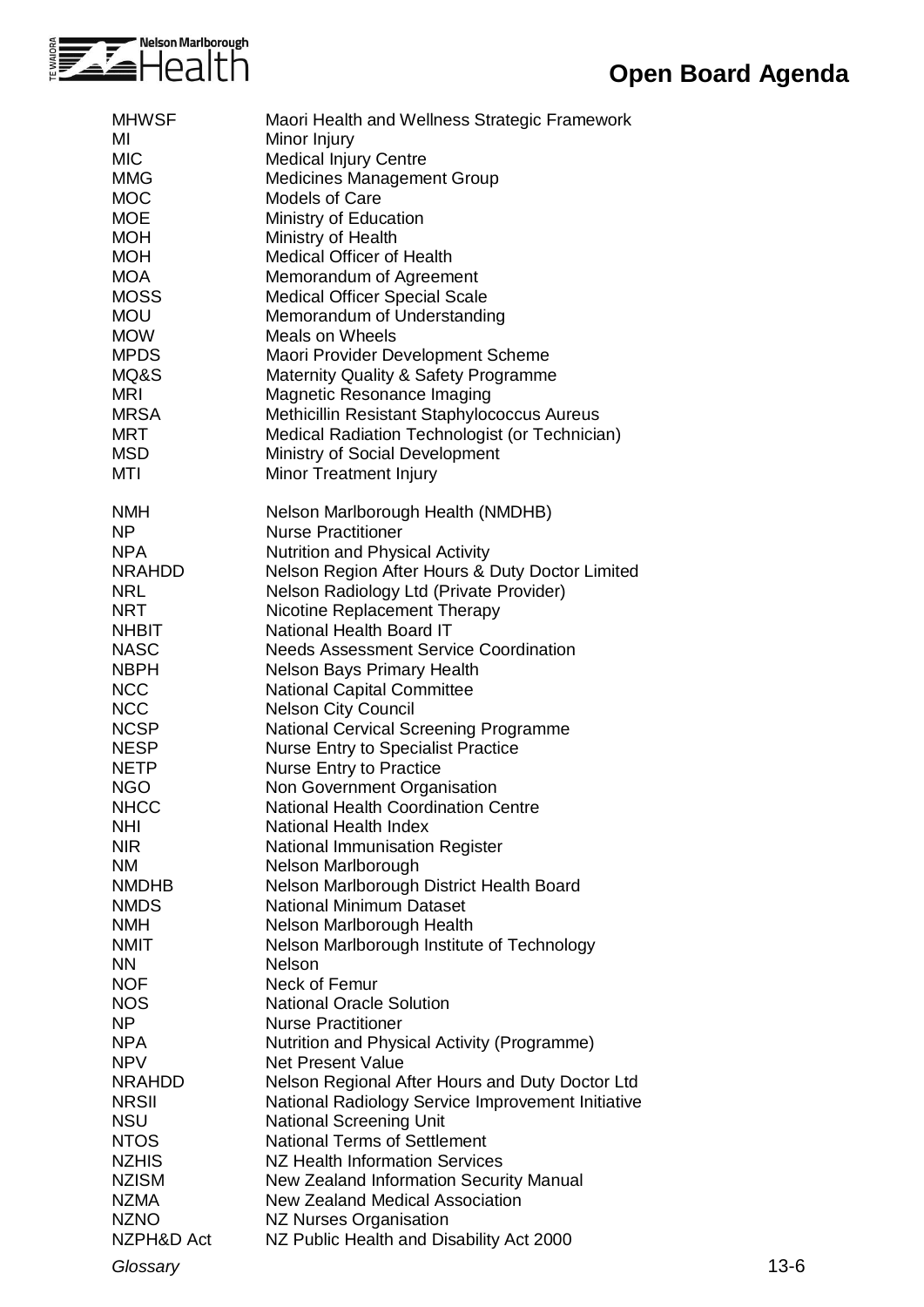

| OAG                                                                                                                                                                                                                                                                                                                                   | Office of the Auditor General                                                                                                                                                                                                                                                                                                                                                                                                                                                                                                                                                                                                                                                                                                                                                                                                             |
|---------------------------------------------------------------------------------------------------------------------------------------------------------------------------------------------------------------------------------------------------------------------------------------------------------------------------------------|-------------------------------------------------------------------------------------------------------------------------------------------------------------------------------------------------------------------------------------------------------------------------------------------------------------------------------------------------------------------------------------------------------------------------------------------------------------------------------------------------------------------------------------------------------------------------------------------------------------------------------------------------------------------------------------------------------------------------------------------------------------------------------------------------------------------------------------------|
| <b>OECD</b>                                                                                                                                                                                                                                                                                                                           | Organisation for Economic Co-operation and Development                                                                                                                                                                                                                                                                                                                                                                                                                                                                                                                                                                                                                                                                                                                                                                                    |
| <b>OIA</b>                                                                                                                                                                                                                                                                                                                            | <b>Official Information Act</b>                                                                                                                                                                                                                                                                                                                                                                                                                                                                                                                                                                                                                                                                                                                                                                                                           |
| <b>OIS</b>                                                                                                                                                                                                                                                                                                                            | <b>Outreach Immunisation Services</b>                                                                                                                                                                                                                                                                                                                                                                                                                                                                                                                                                                                                                                                                                                                                                                                                     |
| <b>OPD</b>                                                                                                                                                                                                                                                                                                                            | <b>Outpatient Department</b>                                                                                                                                                                                                                                                                                                                                                                                                                                                                                                                                                                                                                                                                                                                                                                                                              |
| <b>OPEX</b>                                                                                                                                                                                                                                                                                                                           | Operating costs                                                                                                                                                                                                                                                                                                                                                                                                                                                                                                                                                                                                                                                                                                                                                                                                                           |
| <b>OPF</b>                                                                                                                                                                                                                                                                                                                            | <b>Operational Policy Framework</b>                                                                                                                                                                                                                                                                                                                                                                                                                                                                                                                                                                                                                                                                                                                                                                                                       |
| OPJ                                                                                                                                                                                                                                                                                                                                   | <b>Optimising the Patient Journey</b>                                                                                                                                                                                                                                                                                                                                                                                                                                                                                                                                                                                                                                                                                                                                                                                                     |
| <b>OPMH</b>                                                                                                                                                                                                                                                                                                                           | <b>Older Persons Mental Health</b>                                                                                                                                                                                                                                                                                                                                                                                                                                                                                                                                                                                                                                                                                                                                                                                                        |
| <b>OST</b>                                                                                                                                                                                                                                                                                                                            | <b>Opioid Substitution Treatment</b>                                                                                                                                                                                                                                                                                                                                                                                                                                                                                                                                                                                                                                                                                                                                                                                                      |
| <b>ORL</b>                                                                                                                                                                                                                                                                                                                            | Otorhinolaryngology (previously Ear, Nose and Throat)                                                                                                                                                                                                                                                                                                                                                                                                                                                                                                                                                                                                                                                                                                                                                                                     |
| <b>OSH</b>                                                                                                                                                                                                                                                                                                                            | Occupational Health and Safety                                                                                                                                                                                                                                                                                                                                                                                                                                                                                                                                                                                                                                                                                                                                                                                                            |
| <b>OT</b>                                                                                                                                                                                                                                                                                                                             | <b>Occupational Therapy</b>                                                                                                                                                                                                                                                                                                                                                                                                                                                                                                                                                                                                                                                                                                                                                                                                               |
| <b>PACS</b>                                                                                                                                                                                                                                                                                                                           | <b>Picture Archiving Computer System</b>                                                                                                                                                                                                                                                                                                                                                                                                                                                                                                                                                                                                                                                                                                                                                                                                  |
| <b>PAS</b>                                                                                                                                                                                                                                                                                                                            | <b>Patient Administration System</b>                                                                                                                                                                                                                                                                                                                                                                                                                                                                                                                                                                                                                                                                                                                                                                                                      |
| P&F                                                                                                                                                                                                                                                                                                                                   | <b>Planning and Funding</b>                                                                                                                                                                                                                                                                                                                                                                                                                                                                                                                                                                                                                                                                                                                                                                                                               |
| P&L                                                                                                                                                                                                                                                                                                                                   | <b>Profit and Loss Statements</b>                                                                                                                                                                                                                                                                                                                                                                                                                                                                                                                                                                                                                                                                                                                                                                                                         |
| <b>PANT</b>                                                                                                                                                                                                                                                                                                                           | Physical Activity and Nutrition Team                                                                                                                                                                                                                                                                                                                                                                                                                                                                                                                                                                                                                                                                                                                                                                                                      |
| PBF(F)                                                                                                                                                                                                                                                                                                                                | Population Based Funding (Formula)                                                                                                                                                                                                                                                                                                                                                                                                                                                                                                                                                                                                                                                                                                                                                                                                        |
| PC                                                                                                                                                                                                                                                                                                                                    | <b>Personal Cares</b>                                                                                                                                                                                                                                                                                                                                                                                                                                                                                                                                                                                                                                                                                                                                                                                                                     |
| P&C                                                                                                                                                                                                                                                                                                                                   | <b>Primary &amp; Community</b>                                                                                                                                                                                                                                                                                                                                                                                                                                                                                                                                                                                                                                                                                                                                                                                                            |
| <b>PCBU</b>                                                                                                                                                                                                                                                                                                                           | Person Conducting Business Undertaking                                                                                                                                                                                                                                                                                                                                                                                                                                                                                                                                                                                                                                                                                                                                                                                                    |
| <b>PCI</b>                                                                                                                                                                                                                                                                                                                            | Percutaneous Coronary Intervention                                                                                                                                                                                                                                                                                                                                                                                                                                                                                                                                                                                                                                                                                                                                                                                                        |
| <b>PCO</b>                                                                                                                                                                                                                                                                                                                            | <b>Primary Care Organisation</b>                                                                                                                                                                                                                                                                                                                                                                                                                                                                                                                                                                                                                                                                                                                                                                                                          |
| <b>PCT</b>                                                                                                                                                                                                                                                                                                                            | <b>Pharmaceutical Cancer Treatments</b>                                                                                                                                                                                                                                                                                                                                                                                                                                                                                                                                                                                                                                                                                                                                                                                                   |
| <b>PDO</b>                                                                                                                                                                                                                                                                                                                            | <b>Principal Dental Officer</b>                                                                                                                                                                                                                                                                                                                                                                                                                                                                                                                                                                                                                                                                                                                                                                                                           |
| <b>PDR</b>                                                                                                                                                                                                                                                                                                                            | Performance Development Review                                                                                                                                                                                                                                                                                                                                                                                                                                                                                                                                                                                                                                                                                                                                                                                                            |
| <b>PDRP</b>                                                                                                                                                                                                                                                                                                                           | Professional Development and Recognition Programme                                                                                                                                                                                                                                                                                                                                                                                                                                                                                                                                                                                                                                                                                                                                                                                        |
| <b>PDSA</b>                                                                                                                                                                                                                                                                                                                           | Plan, Do, Study, Act                                                                                                                                                                                                                                                                                                                                                                                                                                                                                                                                                                                                                                                                                                                                                                                                                      |
| <b>PFG</b>                                                                                                                                                                                                                                                                                                                            | Performance Framework Group (formerly known as Services Framework                                                                                                                                                                                                                                                                                                                                                                                                                                                                                                                                                                                                                                                                                                                                                                         |
| <b>PHS</b><br><b>PHCS</b><br>PHI<br><b>PHO</b><br><b>PHOA</b><br><b>PHONZ</b><br><b>PHS</b><br>PHU<br><b>PIA</b><br><b>PICS</b><br><b>PIP</b><br><b>PN</b><br><b>POCT</b><br><b>PPE</b><br><b>PPP</b><br><b>PRIME</b><br><b>PSAAP</b><br><b>PSR</b><br>PT.<br><b>PTAC</b><br><b>PTCH</b><br><b>PRG</b><br><b>PRIMHD</b><br><b>PVS</b> | Group)<br><b>Public Health Service</b><br>Primary Health Care Strategy<br><b>Public Health Intelligence</b><br><b>Primary Health Organisation</b><br><b>PHO Alliance</b><br><b>PHO New Zealand</b><br><b>Public Health Service</b><br><b>Public Health Unit</b><br>Performance Improvement Actions<br><b>Patient Information Care System</b><br>Performance Improvement Plan<br><b>Practice Nurse</b><br>Point of Care Testing<br>Property, Plant & Equipment assets<br>PHO Performance Programme<br>Primary Response in Medical Emergency<br>PHO Service Agreement Amendment Protocol<br>Preschool Enrolled (Oral health)<br>Patient<br><b>Pharmacology and Therapeutics Committee</b><br><b>Potential To Cause Harm</b><br>Pacific Radiology Group<br>Project for the Integration of Mental Health Data<br><b>Price Volume Schedule</b> |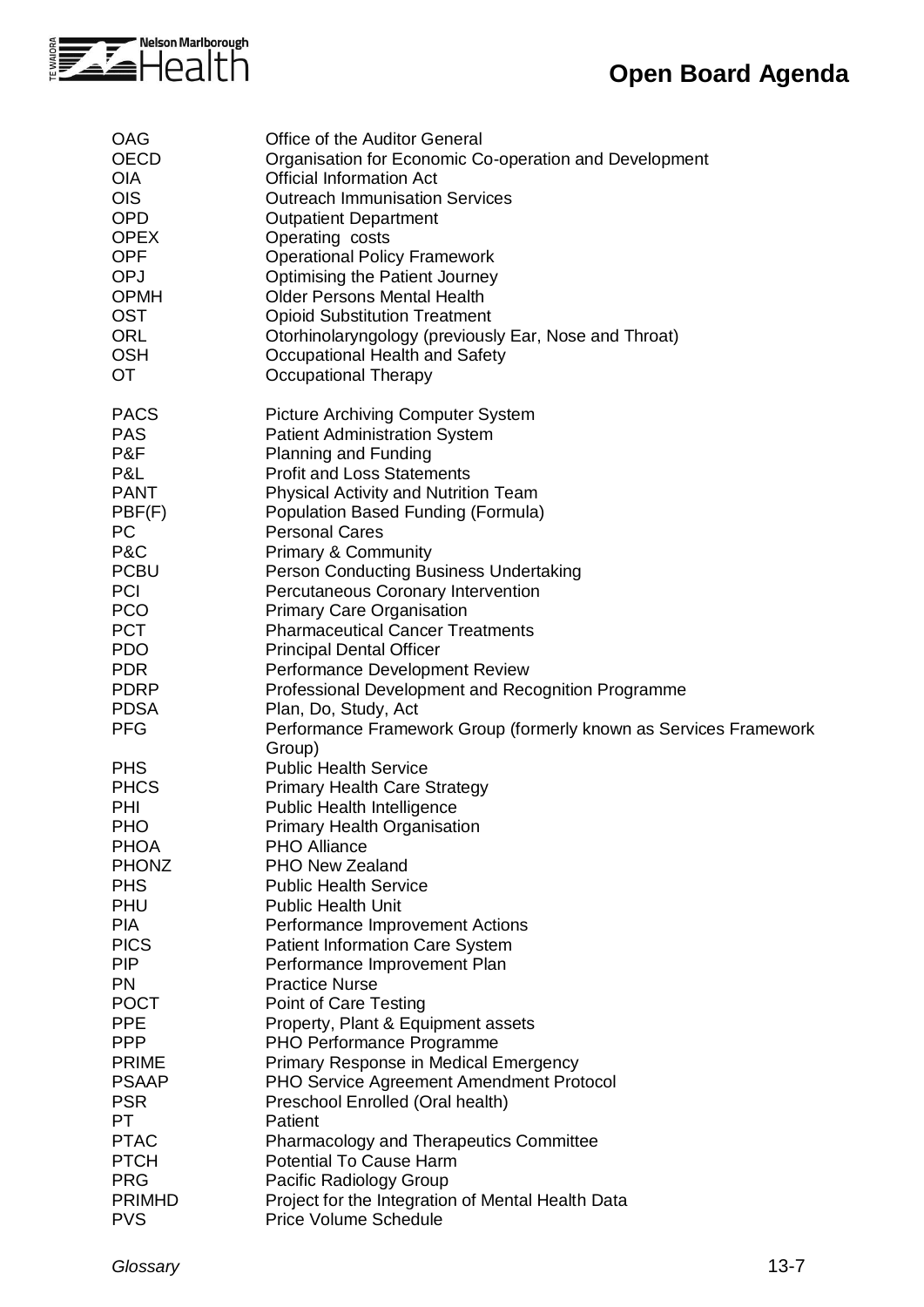

| Q&SGC<br>QA<br><b>QHNZ</b><br>QIC<br><b>QIPPS</b><br>QSM                                                                                                                                                                                                                                                                                                                                                                    | <b>Quality &amp; Safety Governance Committee</b><br><b>Quality Assurance</b><br><b>Quality Health NZ</b><br><b>Quality Improvement Council</b><br>Quality Improvement Programme Planning System<br><b>Quality Safety Measures</b>                                                                                                                                                                                                                                                                                                                                                                                                                                                                                                                                                                                                                                                                                                                                                                                                                            |  |
|-----------------------------------------------------------------------------------------------------------------------------------------------------------------------------------------------------------------------------------------------------------------------------------------------------------------------------------------------------------------------------------------------------------------------------|--------------------------------------------------------------------------------------------------------------------------------------------------------------------------------------------------------------------------------------------------------------------------------------------------------------------------------------------------------------------------------------------------------------------------------------------------------------------------------------------------------------------------------------------------------------------------------------------------------------------------------------------------------------------------------------------------------------------------------------------------------------------------------------------------------------------------------------------------------------------------------------------------------------------------------------------------------------------------------------------------------------------------------------------------------------|--|
| <b>RA</b><br>Rangatiratanga<br><b>RCGPs</b><br><b>RDA</b><br><b>RDA</b><br><b>RIF</b><br><b>RIS</b><br><b>RFI</b><br><b>RFP</b><br><b>RICF</b><br><b>RIS</b><br><b>RM</b><br><b>RMO</b><br><b>RN</b><br><b>ROI</b><br><b>RSE</b><br><b>RSL</b><br><b>RTLB</b>                                                                                                                                                               | Radiology Assistant<br>Autonomy, evidence of greatness (HW Williams Maori Dictionary pg 323)<br>Royal College of General Practitioners<br><b>Resident Doctors Association</b><br><b>Riding for Disabled</b><br><b>Rural Innovation Fund</b><br><b>Radiology Information System</b><br>Request for Information<br><b>Request for Proposal</b><br>Reducing Inequalities Contingency Funding<br>Radiology Information System<br><b>Registered Midwife</b><br><b>Resident Medical Officer</b><br><b>Registered Nurse</b><br><b>Registration of Interest</b><br><b>Recognised Seasonal Employer</b><br><b>Research and Sabbatical Leave</b><br>Resource Techer: Learning & Behaviour                                                                                                                                                                                                                                                                                                                                                                              |  |
| SAC <sub>1</sub><br>SAC <sub>2</sub><br><b>SAN</b><br><b>SCBU</b><br><b>SCL</b><br><b>SCN</b><br><b>SDB</b><br><b>SHSOP</b><br>SI<br><b>SIA</b><br><b>SIAPO</b><br><b>SICF</b><br><b>SICSP</b><br>SI HSP<br><b>SI-PICS</b><br><b>SIRCC</b><br><b>SISSAL</b><br><b>SLA</b><br><b>SLATs</b><br><b>SLH</b><br><b>SM</b><br><b>SMO</b><br><b>SNA</b><br>SOI<br><b>SOPD</b><br><b>SOPH</b><br>SPaIT<br><b>SPAS</b><br><b>SPE</b> | <b>Severity Assessment Code</b><br><b>Severity Assessment Code</b><br>Storage Area Network<br>Special Care Baby Unit<br>Southern Community Laboratories<br><b>Southern Cancer Network</b><br><b>Special Dental Benefit Services</b><br><b>Specialist Health Services for Older People</b><br>South Island<br>Services to Improve Access<br>South Island Alliance Programme Office<br>South Island Chairs Forum<br>South Island Clinical Services Plan<br>South Island Health Services Plan<br>South Island Patient Information Care System<br>South Island Regional Capital Committee<br>South Island Shared Service Agency<br>Service Level Agreement<br>Service Level Alliance Teams<br>SouthLink Health<br>Service Manager<br><b>Senior Medical Officer</b><br><b>Special Needs Assessment</b><br><b>Statement of Intent</b><br><b>Surgical Outpatients Department</b><br><b>School of Population Health</b><br>Strategy Planning and Integration Team<br><b>Strategy Planning &amp; Alliance Support</b><br><b>Statement of Performance Expectations</b> |  |
| <b>SSBsSugar Sweetened Beverages</b><br><b>SSE</b><br><b>SSP</b>                                                                                                                                                                                                                                                                                                                                                            | <b>Sentinel and Serious Events</b><br><b>Statement and Service Performance</b>                                                                                                                                                                                                                                                                                                                                                                                                                                                                                                                                                                                                                                                                                                                                                                                                                                                                                                                                                                               |  |
| Glossary                                                                                                                                                                                                                                                                                                                                                                                                                    | $13 - 8$                                                                                                                                                                                                                                                                                                                                                                                                                                                                                                                                                                                                                                                                                                                                                                                                                                                                                                                                                                                                                                                     |  |